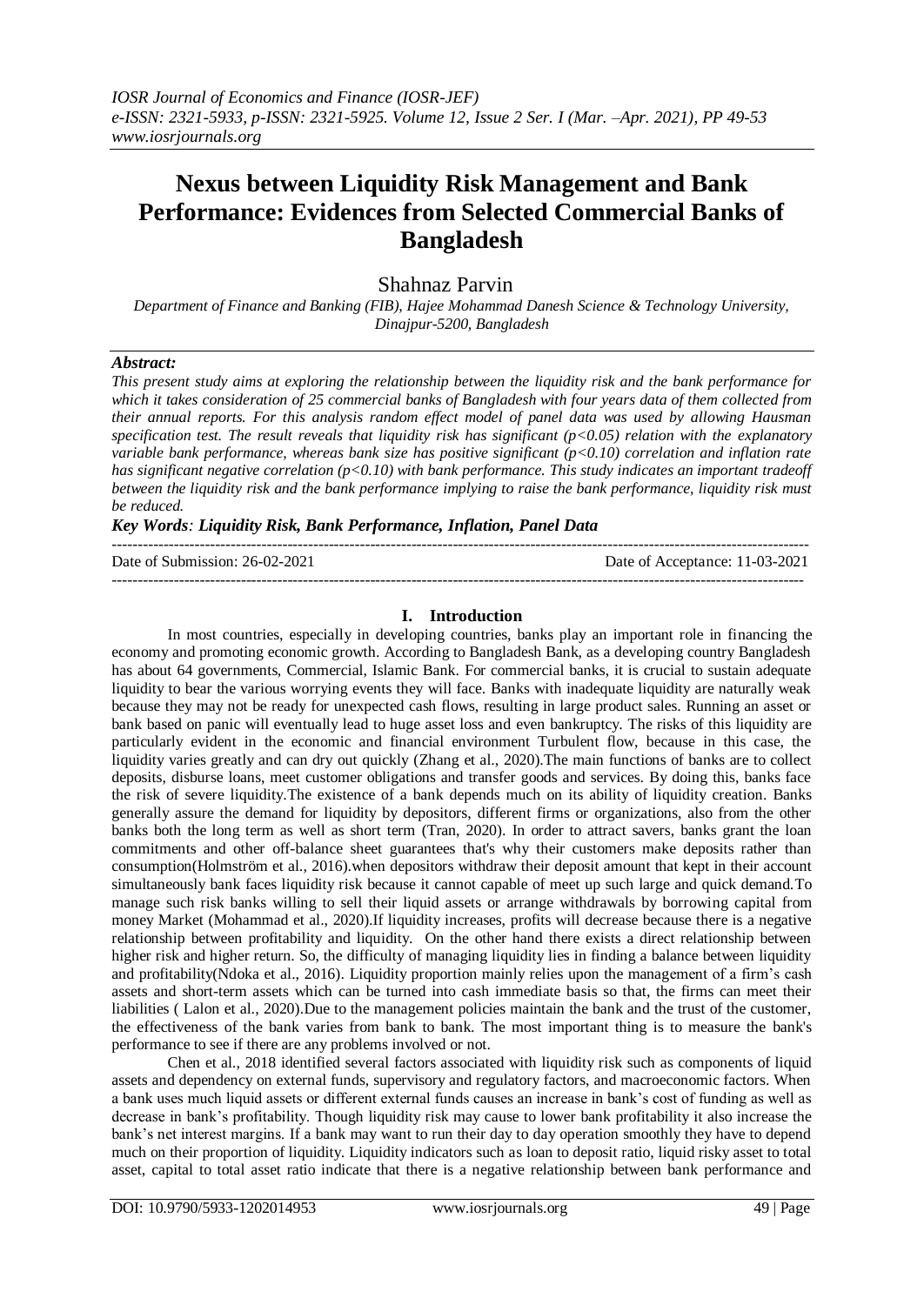liquidity indicators. (Chowdhury & Zaman, 2018). Bank will lost its bottom line performance (ROAA, ROAE and Net income) if it faces a higher liquidity gap, Where non-performing loans have a negative effect on bottom line performance. On the other hand, Net Interest Margins (NIM) has a positive effect on the bank's top line performance.(Madhuwanthi & Morawakage, 2019) also, suggest that in order to fulfill the better performance and avoid negative impact bank's need to cut down its non-performing loan ratio as well as sustains the liquidity gap at a safe level. In both the long term and short term profitability of commercial banks in Kenya were negatively affected by net stable funding ratio (NSFR) also the liquidity coverage ratio cannot able to influence the financial performance at all. (Muriithi & Waweru, 2017) finally identifies that liquidity risk has a negative effect on financial performance of those commercial banks. Generally, a bank's earnings and capital structure may adversely affect by its liquidity crisis. According to (Arif & Nauman Anees, 2012) Bank profitability is significantly manipulated by liquidity risk. While this study considers two factors of liquidity risk such as liquidity gap and non performing have a negative relation with profitability by applying multiple regressions analysis. (Ly, 2015) Found a negative relationship between liquidity risk ratio and bank performance that means while a bank maintains a high level of liquid assets they are less capable of earn higher profit. In their study find out different factors that affect the bank performance either positively (capital strength, composition of asset side and liabilities side, OBS activities, concentration, assets of the banking sector to GDP) or negatively(Bank size, income diversification, and efficiency in expense management, GDP growth, market capitalization to GDP and foreign ownership). This study found out that bank profitability positively related to capital strength including both regulatory and equity capital, loan intensity (liquidity). Where also the non-interest income has a positive impact on ROA (Return on Asset) and ROE (Return on Equity) (Rahman et al., 2015). The study identified different internal factors such as bank liquidity risk loan dep (loan deposit ratio), credit risk, capital risk(EQTA), and bank efficiency (OPEXTA) which have a significant effect on controlling banks profitability (Samad, 2015). Considering the liquidity as market liquidity risk and funding liquidity risk (Marozva, 2015) found that net interest margin and funding liquidity risk were different from each other means a negative relationship exists. In the long run, he cannot find any direct linkage between funding liquidity and credit risk.(Hakimi & Zaghdoudi, 2017) reveals that beside liquidity risk international financial crisis and inflation also have a negative effect on bank performance. Their study suggests that though liquidity risk reduces bank performance, the government, banks also the policymaker have to pay much attention regarding liquidity risk. They also suggest how the banks can minimize their liquidity risk, as well as the Tunisian government, should repose the macroeconomic environment in order to attract more depositors and investors also. In order to increase profitability banks need to depend much on liquidity and capital, deposit value, and non-performing loans (Islam & Shohel Rana, 2019).

## **II. Material And Methods**

This study was conducted on secondary data collected from annual reports of the 25 selected commercial banks on four years panel data from 2016 to 2019 where three banks were public owned and the rest was the private banks indicated in figure 1 as 12% of public and 88% of privately running. The collected data were analyzed with statistical software STATA.



**Figure 1:** The share of public and private banks in the study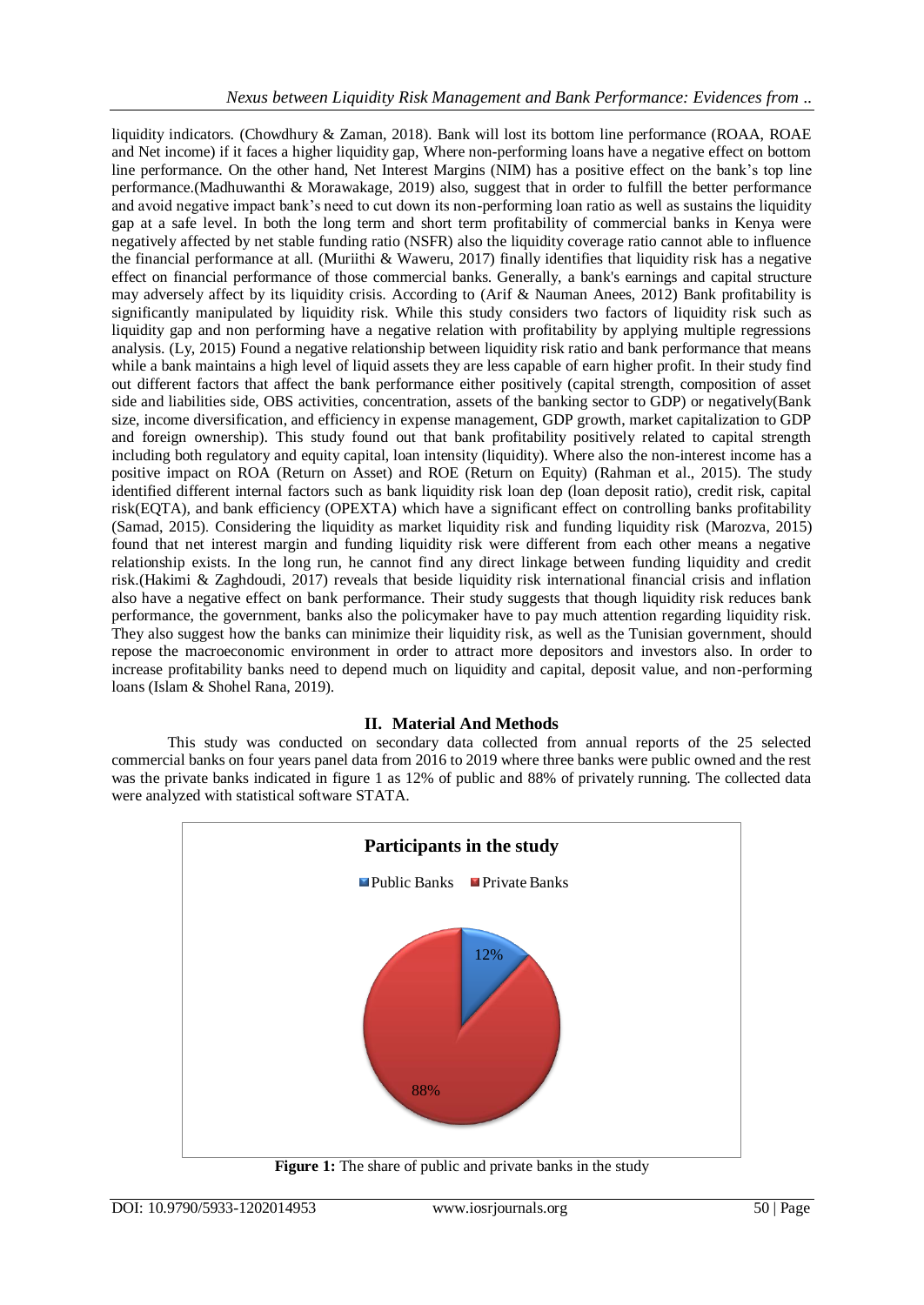### **Analytical technique**

For analysis of panel data, two models were used namely fixed effect and the random effect model. In this study random effect model was used due to its acceptance and tested by the hausman test. The model is as below:

 $Y_i = \alpha + \beta_1 X_{1i} + \beta_2 X_{2i} + \beta_3 X_{3i} + \beta_4 X_{4i} + \beta_5 X_{5i} + \mu_i$ 

Where Y is dependent variable, X's are the explanatory variables,  $\alpha$ ,  $\beta$ 's are the unknown parameters to be estimated;  $\mu$  is the error term and i implies 1,2,3,4..., n.

| <b>Variables</b> | <b>Description</b>     | <b>Measurement</b>                        | <b>References</b>                |
|------------------|------------------------|-------------------------------------------|----------------------------------|
| Y                | Bank performance       | Return On Asset (ROA)                     | Lin & Zhang $(2009)$ , Chowdhury |
|                  |                        |                                           | & Zaman (2018), Hakimi &         |
|                  |                        |                                           | Zaghdoudi (2017)                 |
| $X_1$            | Liquidity risk         | Ratio of total credit to total deposit    | Hakimi & Zaghdoudi (2017),       |
|                  |                        |                                           | Song'e, (2015)                   |
| $X_2$            | Bank size              | Natural logarithm of total assets         | Hakimi & Zaghdoudi (2017)        |
| $X_3$            | Capital Adequacy       | the ratio of total equity to total assets | Musembi (2018), Hakimi &         |
|                  |                        |                                           | Zaghdoudi (2017).                |
| $X_4$            | Inflation rate         | Consumer Price Index (CPI)                | Hakimi & Zaghdoudi (2017),       |
|                  |                        |                                           | Musembi (2018).                  |
| $X_5$            | Gross domestic product | Growth rate of Gross domestic product     | Hakimi & Zaghdoudi (2017)        |
|                  | (GDP)                  |                                           |                                  |

#### **Hausman Specification Test:**

Hauseman specification test for random effect model on panel data was run to find out whether the postulated model was fitted suitable or not. Hausman test can be used if under the null hypothesis one of the compared models gives consistent and efficient results and the other – consistent, but inefficient, and at the same time under the alternative hypothesis the first model has to give inconsistent results and the second – consistent (Sheytanova, T. 2015).

The general form of Hausman test statistic is:

$$
H = (\hat{\beta}^{1} - \hat{\beta}^{11})' [Var(\hat{\beta}^{1}) - Var(\hat{\beta}^{11})]^{-1} (\hat{\beta}^{1} - \hat{\beta}^{11}),
$$

Under null hypothesis, it is  $\chi^2(k)$ , distributed, where *k* is the number of parameters.

Therefore the choice of the random effect model examining houseman test is stated as

 $H_0$ :  $Cov(\alpha_{it}, X_{it}) = 0$  (Exogeneity) i.e. The random effect model is consistent efficient.

 $H_1$ :  $Cov(\alpha_{it}, X_{it}) \neq 0$  (Endogeneity) i.e. The random effect model is inconsistent inefficient that implies fixed effects model is appropriate (p-value  $\leq \alpha$ ).

If the result is in favor of the null hypothesis, then we use the random effect model and if the result is in favor of the hypothesis then we use the fixed effect model. In this study through hausman test, the result indicates that the null hypothesis is accepted and the random effect is applicable.

## **III. Result and Discussion**

Before regression analysis, correlation analysis was run and shown in table 1. Correlation result shows that capital adequacy is negatively related with liquidity at 5 % level of significant whereas Bank size is highly negatively correlated with liquidity and capital adequacy. The GDP is negatively correlated with capital adequacy and positively correlated with inflation at 5% level of significance.

| <b>Table no 1:</b> Correlation of variables |                         |            |                            |                  |                  |            |
|---------------------------------------------|-------------------------|------------|----------------------------|------------------|------------------|------------|
|                                             | <b>Bank performance</b> | Liquidity  | Capital<br><b>Adequacy</b> | <b>Bank size</b> | <b>Inflation</b> | <b>GDP</b> |
| <b>Bank performance</b>                     | 1.00                    |            |                            |                  |                  |            |
| <b>Liquidity</b>                            | $-0.0208$               | 1.00       |                            |                  |                  |            |
| <b>Capital Adequacy</b>                     | $-0.0076$               | $-0.269**$ | 1.00                       |                  |                  |            |
| <b>Bank size</b>                            | 0.035                   | $-0.604**$ | $-0.339**$                 | 1.00             |                  |            |
| <b>Inflation</b>                            | $-0.033$                | $-0.049$   | $-0.061$                   | 0.044            | 1.00             |            |
| GDP                                         | 0.113                   | 0.093      | $-0.325**$                 | 0.088            | $0.366**$        | 1.00       |

\*\* Asterisk indicates 5% level of significance.

Table 2 below summarizes the main findings of our study. The Hausman test value is 0.45 with p-value of 99% which is greater than 5%. Hence the appropriate model is the random effect model.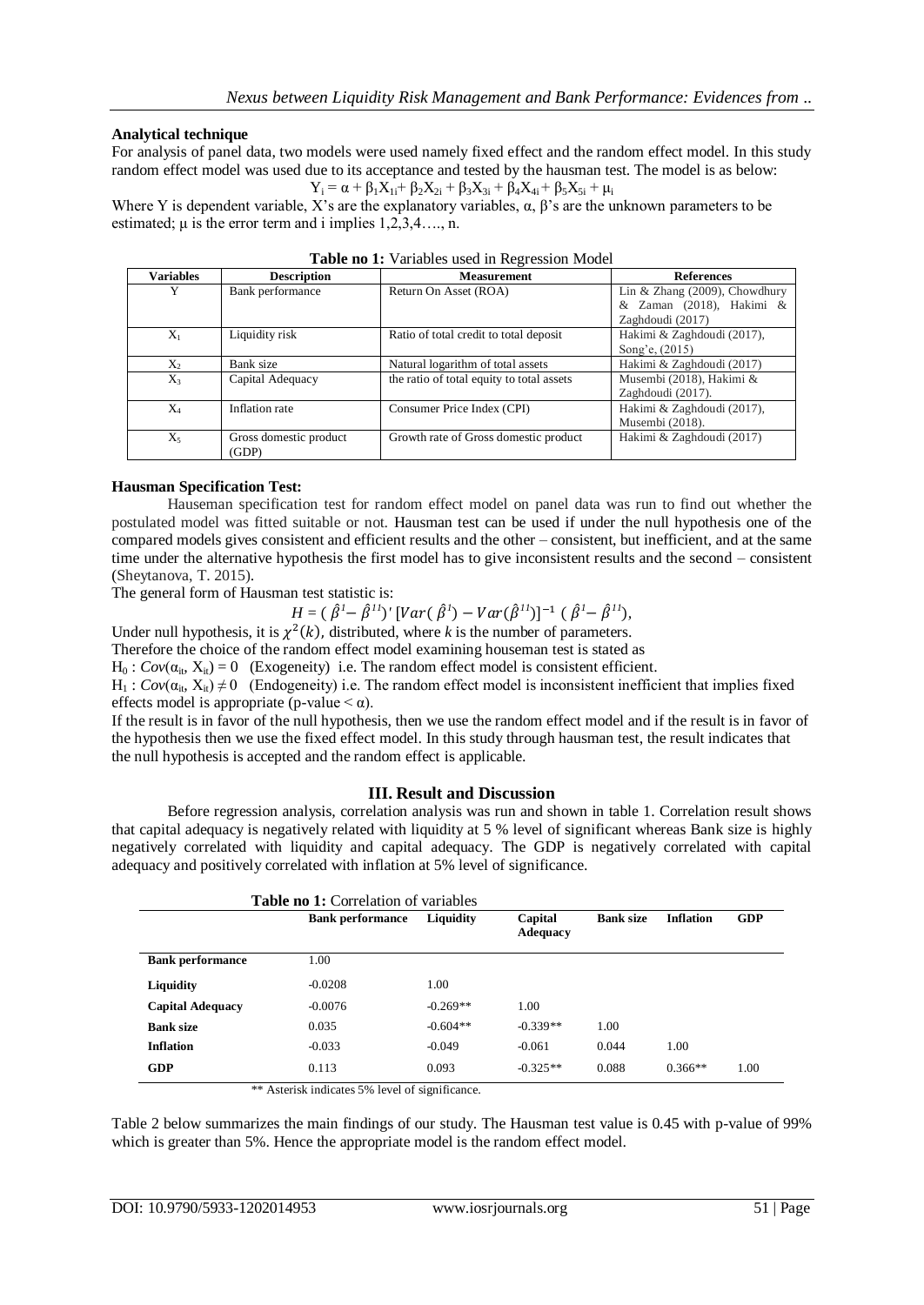| Table no 2: Results of Random effect regression |              |                       |              |  |
|-------------------------------------------------|--------------|-----------------------|--------------|--|
| <b>Explanatory Variables</b>                    |              | <b>Random Effect</b>  |              |  |
|                                                 | Coefficients | <b>Standard Error</b> | z-statistics |  |
| Constant                                        | 0.753        | 4.849                 | 0.16         |  |
| Liquidity risk                                  | $-0.025**$   | 0.016                 | 2.44         |  |
| Bank size                                       | $0.023*$     | 0.115                 | 1.75         |  |
| Capital Adequacy                                | 0.629        | 2.866                 | 0.22         |  |
| Inflation rate                                  | $-0.694*$    | 0.686                 | $-1.65$      |  |
| Gross domestic product (GDP)                    | 0.336        | 4.849                 | 1.57         |  |
| R-squared                                       |              | 0.02                  |              |  |
| Hausman Specification test                      |              | 0.45                  |              |  |
| Prob>chi2                                       |              | 0.99                  |              |  |
| Wald chi 2                                      |              | 3.08                  |              |  |
| Number of observation                           |              | 100                   |              |  |

Note:  $*$  and  $**$  implies 10 % and 5% level of significant respectively.

In the table The liquidity risk is negatively and significantly correlated with bank performance. An increase in the liquidty risk is associated with a decrease of performance. Traditional bank activities are based on liquidity. This result is similar to Hakimi, A., & Zaghdoudi, K. (2017), Arif & Nauman Anees(2012) and Mwangi (2014) that sates that banks with insufficient liquidity may undergo a decline of income derived from loans activity. Consequently, the interest revenues decreased which leads to a decrease in the interest margin and bank performance. Furthermore, the insufficient liquidity can reduce bank reputation and customer trust in case of non-response to a withdrawal request (Hakimi & Zaghdoudi, 2017). Bank size has significant ( $p<0.1$ ) positive effect on liquidity and the interest rate has also significant  $(p<0.10)$  negative correlation with the liquidity risk. However, effect of the other variables is not significant.

#### **IV. Conclusion**

Liquidity risk plays a key role in banking system and its proper management provides better performance of banks which van not be ignored at all. In this study, from observing 25 banks of Bangladesh and their annual reports, it is seen that the liquidity risk negatively affects (-0.025) the bank performance. It provides an important policy implication to the policy makers that to raise bank performance or profitability; liquidity risk must be reduced specially in case of developing countries like Bangladesh. However this study is limited with only 25 banks due to time and financial limitation whereas further study with large area and time can be conducted.

#### **References**

- [1]. Hakimi, A., & Zaghdoudi, K. (2017). Liquidity risk and bank performance: An empirical test for Tunisian banks. *Business and Economic Research*, *7*(1), 46-57.
- [2]. Chowdhury, M. M., & Zaman, S. (2018). Effect of Liquidity Risk on Performance of Islamic banks in Bangladesh. *IOSR Journal of Economics and Finance*, *9*(4), 01-09.
- [3]. Lin, X., & Zhang, Y. (2009). Bank ownership reform and bank performance in China. *Journal of Banking & Finance*, *33*(1), 20-29.
- [4]. Song'e, H. K. (2015). *The effect of liquidity management on the financial performance of deposit taking Saccos in Nairobi county* (Doctoral dissertation, University of Nairobi).
- [5]. Musembi, D. M. (2018). *Effect Of Liquidity Risk Determinants On Financial Performance Of Commercial Banks Listed At Nairobi Securities Exchange, Kenya* (Doctoral Dissertation).
- [6]. Mwangi, F. M. (2014). *The effect of liquidity risk management on financial performance of commercial banks in Kenya* (Doctoral dissertation, University of Nairobi).
- [7]. Sheytanova, T. (2015). The accuracy of the Hausman Test in panel data: A Monte Carlo study.<br>[8]. Arif. A., & Nauman Anees. A. (2012). Liquidity risk and performance of banking system.
- [8]. Arif, A., & Nauman Anees, A. (2012). Liquidity risk and performance of banking system. *Journal of Financial Regulation and Compliance*, *20*(2), 182–195. https://doi.org/10.1108/13581981211218342
- [9]. Chen, Y. K., Shen, C. H., Kao, L., & Yeh, C. Y. (2018). Bank Liquidity Risk and Performance. *Review of Pacific Basin Financial Markets and Policies*, *21*(1). https://doi.org/10.1142/S0219091518500078
- [10]. Chowdhury, M. M., & Zaman, S. (2018). Effect of Liquidity Risk on Performance of Islamic banks in Bangladesh. *IOSR Journal of Economics and Finance*, *9*(4), 1–09. https://doi.org/10.9790/5933-0904010109
- [11]. Hakimi, A., & Zaghdoudi, K. (2017). Liquidity Risk and Bank Performance: An Empirical Test for Tunisian Banks. *Business and Economic Research*, *7*(1), 46. https://doi.org/10.5296/ber.v7i1.10524